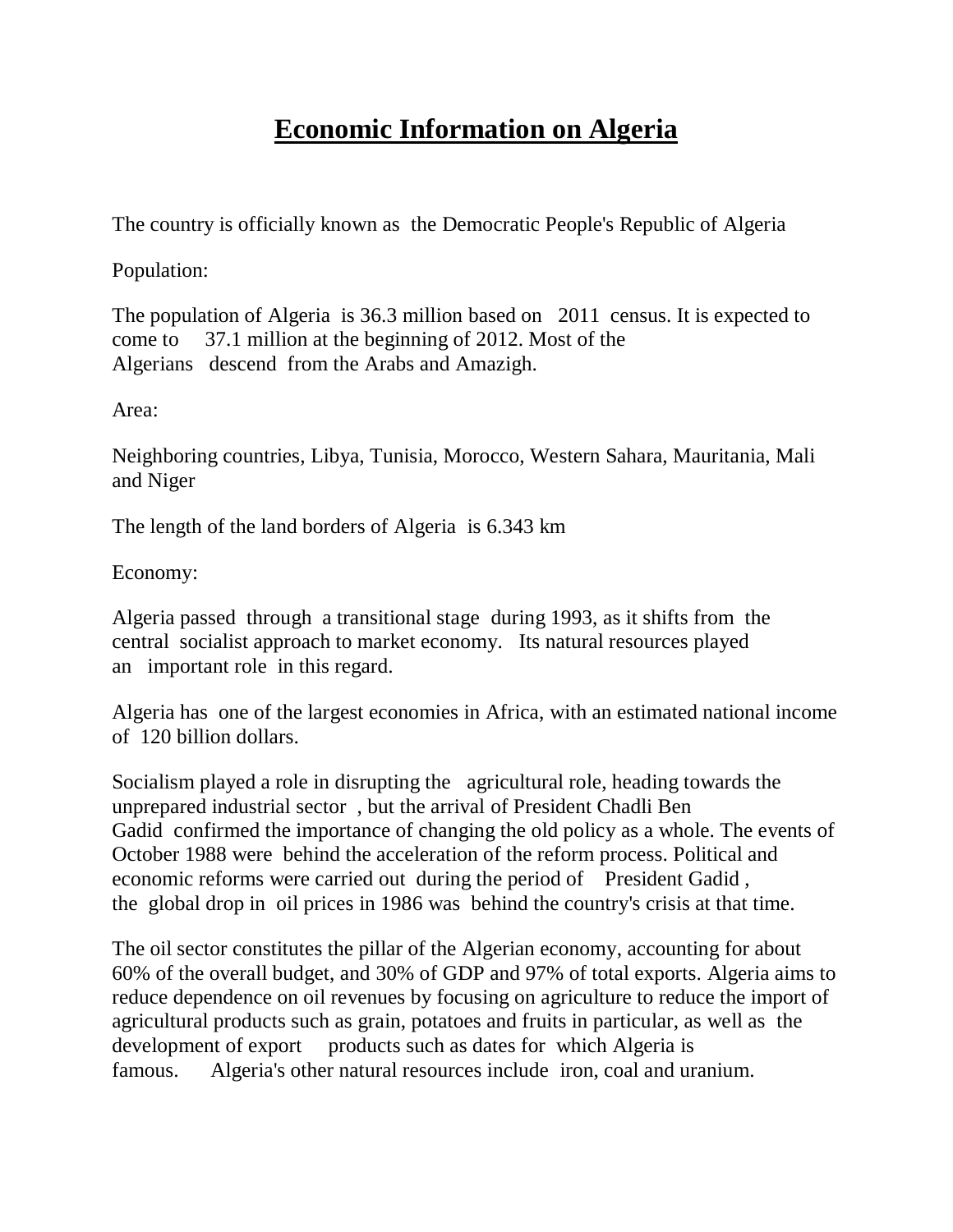The main objective s of the reforms is to make a transition towards market economy with an aim to encourage foreign investment, and create a competitive environment within the country. . Finally, the country heavily promoted the privatization of the agricultural sector.

Economic indices rose in Algeria in the second half of the nineties, due to the World Bank support for policy reforms and the process of debt restructuring approved by the Paris Club.

Although the rank of Algeria in terms of global GDP is 51 out of 195 countries covered by the classification, the unemployment rate is relatively high at 17.7%. Thus, Algeria ranks 17 in term s of unemployment according to statistics of 2004.

## Investment:

The most important investment sectors are energy , gas exploration, mining , tourism and agriculture.

Investment privileges in Algeria

The National Agency for Investment Development in Algeria , based on Statutory Order No. 01-03 on the development of the investment, provide a system applicable to national and foreign investments falling within the framework of the economic activities of production of goods and services, as well as the investments made in the framework of granting concessions and licenses.

## - Privileges:

Public order: In addition to tax, non-tax and customs incentives enshrined in the law; investors set forth in articles 1 and 2 enjoy the following benefits in the framework of implementing their investment projects:

• Reduced rate of customs duties on imported equipment, which directly contribute to the implementation of the investment project;

• Exemption from VAT for goods and services that contribute directly to the completion of the investment project;

• Exemption from the transfer of ownership of property necessary for the completion of the investment project.